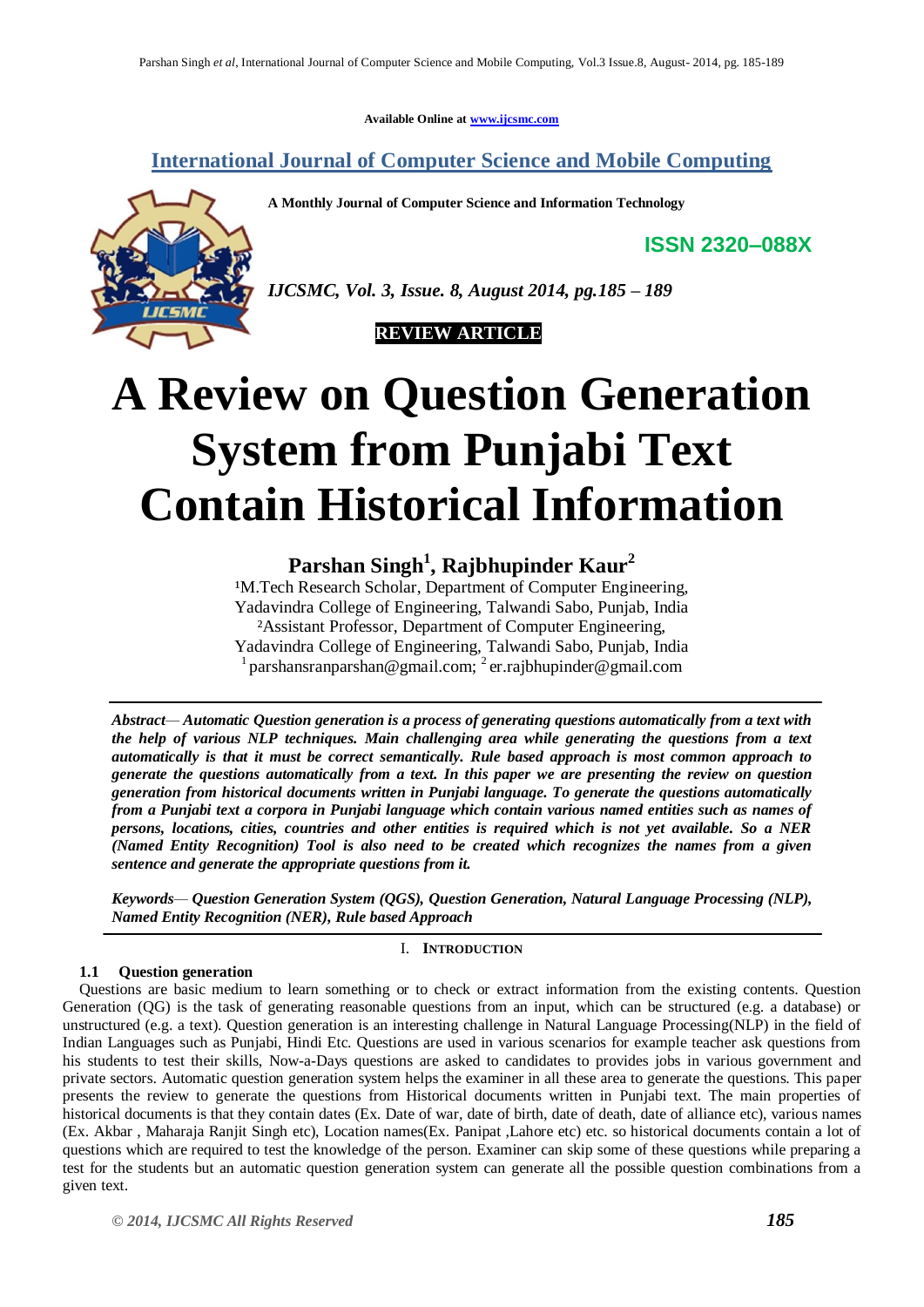For example consider the following sentence from a historical document. ਗੁਰੂ ਨਾਨਕ ਦੇਵ ਜੀ ਦਾ ਜਨਮ 15 ਅਪ੍ਰੈਲ 1469 ਨੂੰ ਲਾਹੌਰ ਵਿਖੇ ਹੋਇਆ ।

From the sentence given above the following questions can be generated:

ਕਿਸ ਦਾ ਜਨਮ 15 ਅਪ੍ਰੈਲ 1469 ਨੂੰ ਲਾਹੌਰ ਵਿਖੇ ਹੋਇਆ ?

ਗਰ ਨਾਨਕ ਦੇਵ ਜੀ ਦਾ ਜਨਮ ਕਦੋ ਹੋਇਆ ?

ਗੁਰੁ ਨਾਨਕ ਦੇਵ ਜੀ ਦਾ ਜਨਮ 15 ਅਪ੍ਰੈਲ 1469 ਨੂੰ ਕਿਥੇ ਵਿਖੇ ਹੋਇਆ ?

As seen above question generation system generate all possible combinations of questions from the given sentence.

#### **1.2 Named Entity Recognition (NER) System**

To generate the questions automatically from a given Punjabi text corpora is required in Punjabi which contains all the names related to persons, locations, cities, states, countries, and other entities. But the main problem is that there are no proper corpora available in the Punjabi language which can fulfil the requirement of our system. So a tool is also needed to create which extract the named entities from a given Punjabi text and classifies them in proper categories line location names, person names etc. These names can be used to generate the questions from the given text. Here NER (Named entity Recognition) is a tool which can generate the named entities from a given Punjabi text. NER system can be implemented by using Rule based approach in which rules are to created to extract the named entities from a given text. Accuracy of the NER system depends mainly on the rules created for the system. An accurate NER system also tends to increase the accuracy in the Question Generation (QG) system.

#### **1.3 Main challenge of a Question Generation System**

The main challenge in generating a question from a given text is that the question must be correct semantically. If generated question does not provide a meaning then it cannot be used further. Another challenge of a question generation system is that is must generate all types of questions from a given sentence.

#### II. **EXISTING WORK**

A lot of work is left in the field of question generation for Indian languages. In the existing system for question generation from Punjabi language developed by shikha garg (2013) a rule based approach is used to generate the question automatically. From given text the system is able to generate shallow question. The system generate the question starts with the words "call (what)" "त्रिघे (Where)", "तेंह (who)", तिरेंठे (how many) etc. But system is unable to generate the deep question from given text. The system cannot generate the question starts with " $\sigma \bar{g}$ " (why)", " $\sigma \bar{g}$ " (how)" etc. Hence a lot of work is left behind the system. And system show good results for some kind of question but for other types of question the system show very low results. So need to add new rules to increase and improve the performance of the system.

#### III. **LITERATURE SURVEY**

In 2013 Shikha Garg and Vishal Goyal made System for Generating Questions Automatically from Given Punjabi Text. This paper introduces a system for generating questions automatically for Punjabi. The System transforms a declarative sentence into its interrogative counterpart. It accepts sentences as an input and produces a possible set of questions for the given input. Not much work has been done in the field of Question Generation for Indian Languages. The current paper represents the Question Generation System for Punjabi language to generate questions for the given input in Gurmukhi script. Proposed system cannot generate questions with "ਕਿਉਂ (why)", "ਕਿਵੇ (how)" etc. words. [1]

In 2012 Ming Liu and Vasile Rus G-Asks: An Intelligent Automatic Question Generation System for Academic Writing Support. This paper presents a novel Automatic Question Generation (AQG) system, called G-Asks, which generates Specific trigger questions as a form of support for student learning through writing. We conducted a large-scale case study, including 24 human supervisors and 33 research students, in an Engineering Research Method course and compared questions generated by G-Asks with human generated questions. The results indicate that G-Asks can generate questions as useful as human supervisors ('useful' is one of five question quality measures) while significantly outperforming Human Peer and Generic Questions in most quality measures after filtering out questions with grammatical and semantic errors. Furthermore, authors identified the most frequent question types, derived from the human supervisors' questions and discussed how the human supervisors generate such questions from the source text. [2]

In 2010 Husam Ali, Yllias Chali and Sadid A. Hasan: Automatic Question Generation from Sentences. In this paper, authors proposed an approach to automatically generate questions given sentences. They used the dataset provided by the TREC 2007 Question Answering Track and evaluated the performance of their system using Recall and Precision. We filtered out important sentences from the dataset by following a target-driven method. They simplified the process by extracting elementary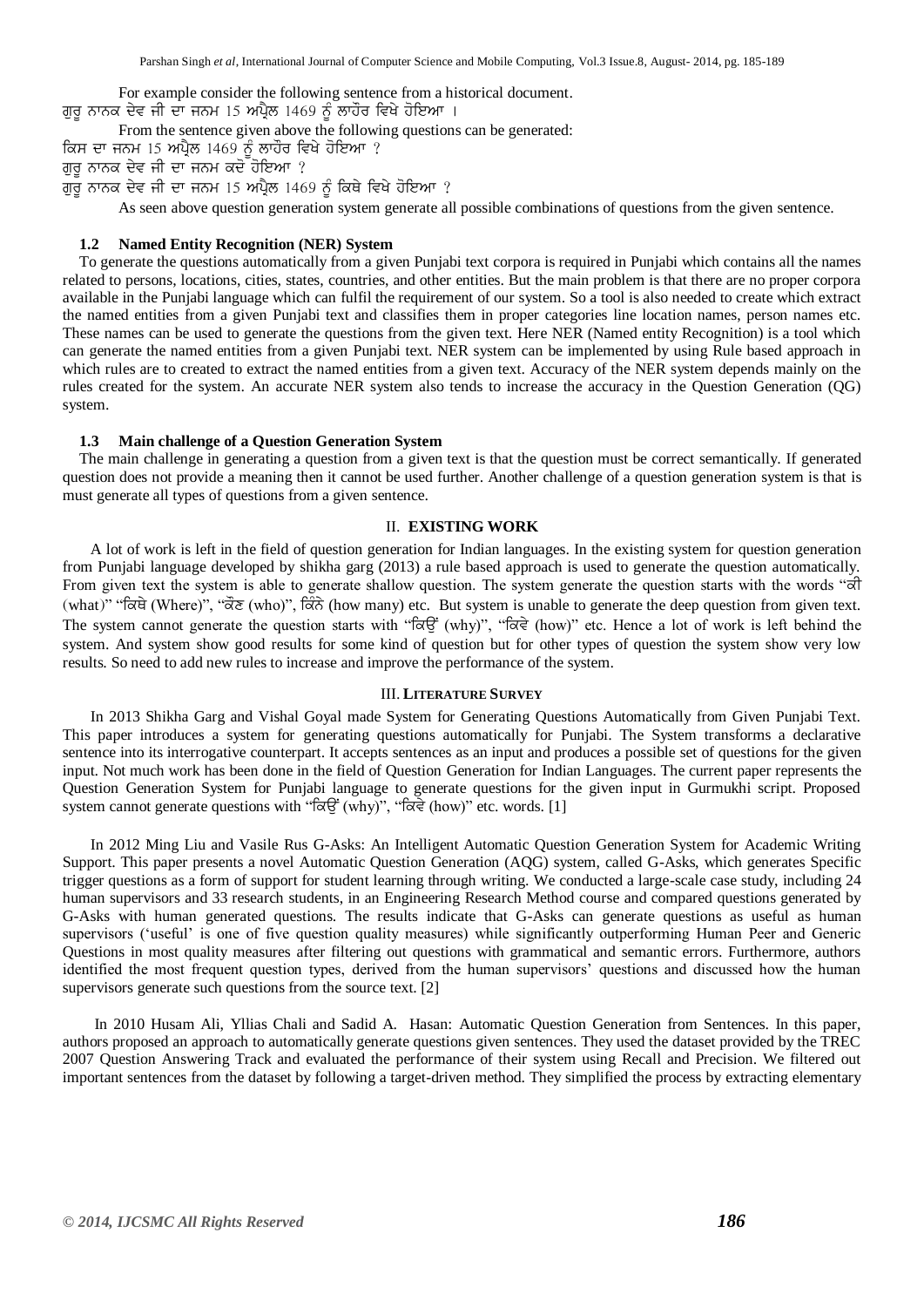Parshan Singh *et al*, International Journal of Computer Science and Mobile Computing, Vol.3 Issue.8, August- 2014, pg. 185-189

sentences from the complex sentences using syntactic information. After classifying the sentences based on their subject, verb, object and preposition, they generated the questions automatically from them using a predefined set of interaction rules.[3]

In 2008 Chin-Yew Lin: Automatic Question Generation from Queries. In this paper, author proposes automatic generation of questions from queries as a shared task. With large amount of cQA data available online, together with real world query logs, and interests from both academics and industry, author believe that the time is ripe for such endeavour. The results would change ways that people interact with information and provide new perspectives in natural language generation, information retrieval, and other related fields. [4]

#### IV.**RULE BASED APPROACH**

Rule based approach used in question generation system. Some dependent rules for Punjabi language have been developed for the generation of questions. Some of these rules are:

Rule 1: - If we found name of any person entity such as "ਵਿਵੇਕ" we replace it with "dota" and end with a question mark. To find the name we use certain rules such as:-

- a) If there is a prefix such as "**ਮਿਸਟਰ**"
- b) If there is a suffix such as "ਸਿੰਘ"
- c) Direct names from the database
- d) There is a special table to analyse the words which cannot be used as name.

Rule 2:- If we found name of any location, city, country, state entity such as "ਰੋਡ" or "ਜਲੰਧਰ" or "ਪੰਜਾਬ" or "ਪਾਕਿਸਤਾਨ" we replace it with " $\sigma$  and end with a question mark. To find the location we use certain rules such as:-

- a) If there is a prefix such as "ਪਰ" for "ਸਲਤਾਨਪਰ".
- b) If there is a suffix such as "ਰੋਡ" for "ਿੁਲਤਾਨ ਰੋਡ".
- c) Direct names from the database
- d) There is a special table to analyse the words which cannot be used as location.

Rule 3:- If we found date or time such as "22 march 1982" or "1989" we replace it with " $\overrightarrow{\alpha}$ " and end with a question mark. To find the date we use certain rules such as:-

- a) If there is a prefix such as "ਈ" or "ਵਿੱਚ" for the year.
- b) Special month recognizer.
- c) There is a special table to analyse the words which cannot be used as date.

Rule 4:- If we found name of any organization we replace it with " $\sigma$ <sub>N</sub>" and end with a question mark. To find the organization we use certain rules such as:-

- a) If there is a prefix such as "ਮਿਸਲ" or "ਕਮੇਟੀ" and so on.
- b) There is a special table to analyse the words which cannot be used as organization.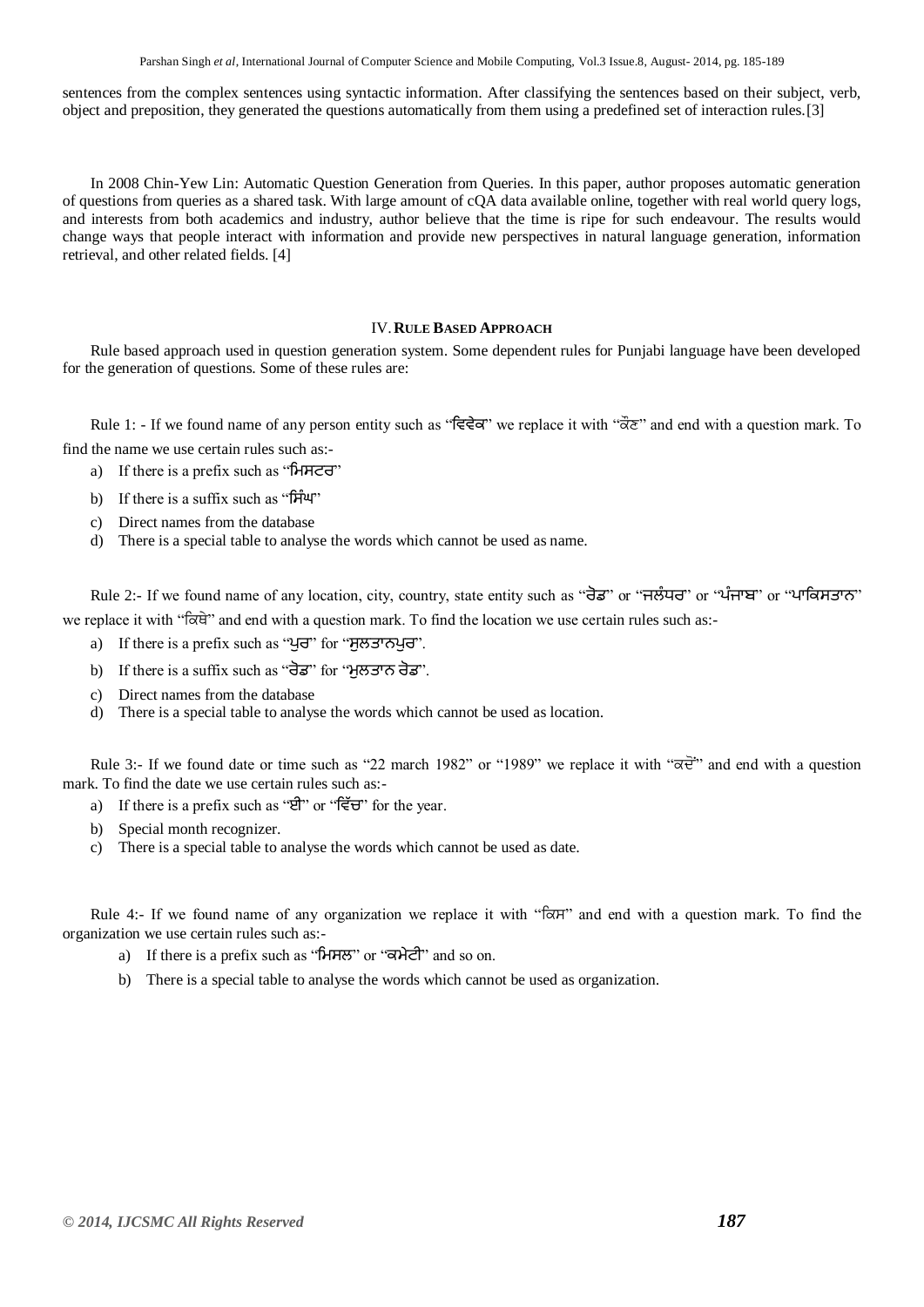This can be shown as in the following flowchart:



Fig. 1 Flowchart for Question Generation

#### V. **CONCLUSION & FUTURE SCOPE**

In this paper we present the review to generate questions automatically from a given Punjabi text contain historical information. As discussed a large corpora is needed to generate questions from given sentences. A lot of work is left to develop a question generation system for Indian languages such as Punjabi, Hindi etc. Present system is based n rule based approach in which a lot of modifications are required in rules to achieve more accuracy. Further, the system can also be improved to generate questions based on "kyo", "kive" etc. A more accurate question generation system is required to be developing so that it can be used by teachers, examiners, and researchers etc to explore or test one"s skill.

The method proposed is simple and easy to implement. One of the limitations of the current implementation is its usefulness over limited domain. The method is too specific and lacks necessary framework for other domains. The proposed future work is in the direction of extending the system to a general framework.

#### **REFERENCES**

- [1] S. Garg and V. Goyal, "System for Generating Questions Automatically from Given Punjabi Text Question Generation", March 23, 2013
- [2] M. Liu, R. A. Calvo and V. Rus, "G-Asks: An Intelligent Automatic Question Generation System for Academic Writing Support", ICITF, Dialogue and Discourse 3(2) (2012), pp. 101–124.
- [3] H. Ali, Y. Chali and S. A. Hasan "Automatic Question Generation from Sentences" in 2010
- [4] Chin-Yew Lin, "Automatic Question Generation from Queries"
- [5] V. Gupta, "A Proposed Online Approach of English and Punjabi Question Answering", 2013